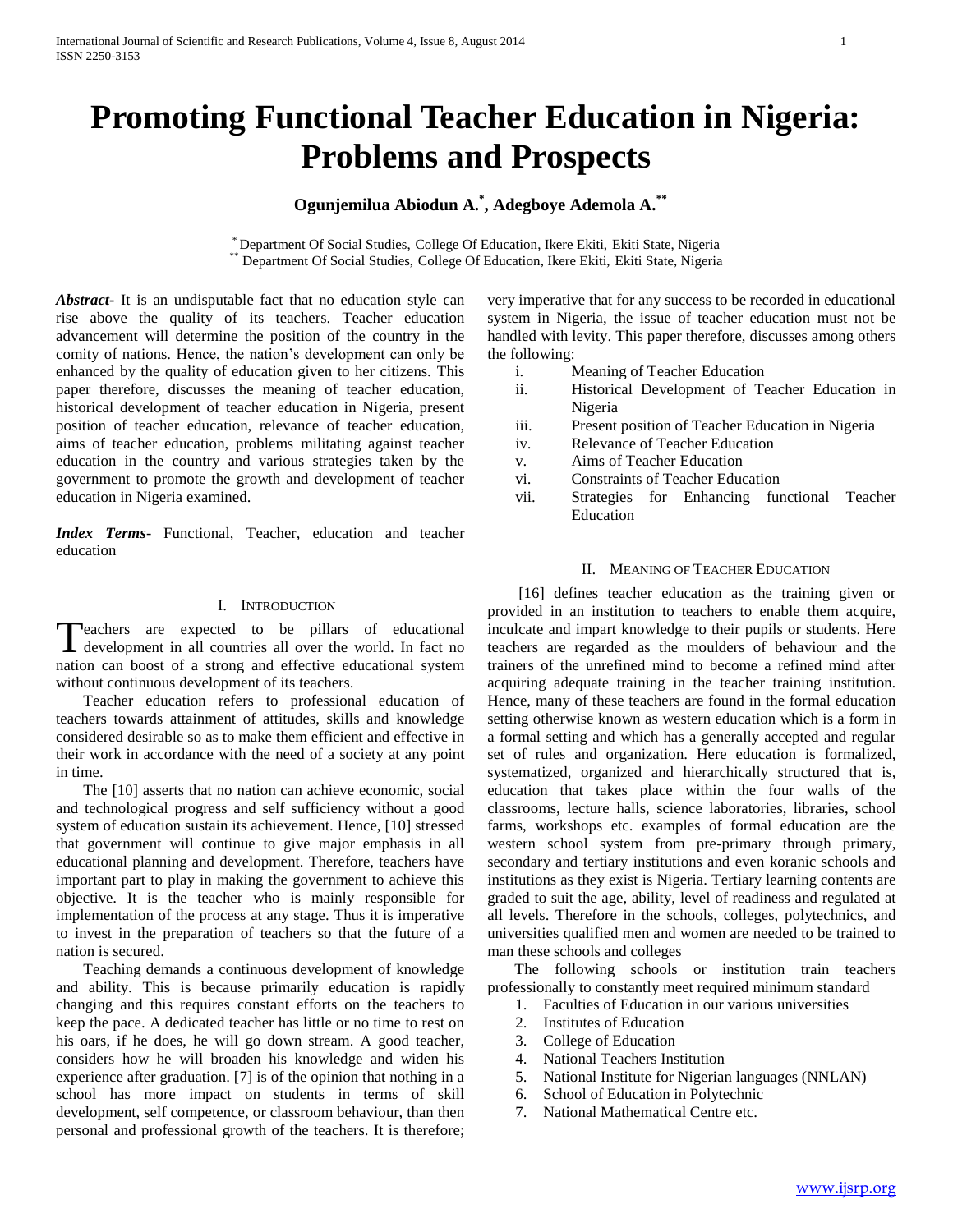All the above mentioned schools played a major role in the training of professional teachers in Nigeria. To maintain minimum standard, some of the above teacher training institutions are being regulated by the National Commissions for Colleges of Education (NCE) being run by various Colleges of Education in Nigeria at both Federal and State levels and even private ones. While the National Universities Commission (UNC) maintain minimum standard in the faculties of Education and Institute of Education in Nigerian Universities at both the Federal, State and even privately owned Universities.

 After, training in these teacher training institutions qualified teachers are required to serve a period of internship for one year for degree holders and two years for NCE holders in various educational institutions in Nigeria. It is observed that government has not been implementing this internship training for qualified teachers.

 Every citizen of the country should be able to read and write and solve problems involving counting and calculating for good governance, hence teachers are those professionals who are going to train the citizens of this country to achieve this, there is need for government to plan for the future to give teacher education a good solid bedrock in Nigeria.

### III. HISTORICAL DEVELOPMENT OF TEACHER EDUCATION IN **NIGERIA**

 [4] pointed out that the idea of teacher training took its root form the need to train people to lead the missionary crusade of propagating the gospel during the early Christian missionary era.

 The first teacher training College was founded by the Christian Missionary Society in Abeokuta in 1859. it was known as the "Training Institution". There were some hostilities in Abeokuta in 1867 that led to the expulsion of the missionaries form the town and that made the training institution to be moved to Lagos to become an arm of a Grammar school. However, the establishment of St. Andrew's College, Oyo in 1896 signaled a very landmark in the training of teachers in the country.

 The pioneering effort of the C.M.S was strengthened later by other missionary societies. For example, the Baptist Mission founded the Baptist Training College at Ogbomoso in 1897. 'The Wesleyan Methodist Missionary Society opened an institution to train catechists and teachers in Ibadan in 1905 with four pupils [4]. Obviously, the business of teacher education started mainly as an exclusive missionary business.

 [8] posited that before independence, there were few secondary schools in the country with the bulk of their teacher expatriates and missionaries, most of whom, had no teacher education. However, shortly after independence, there was a sporadic increase in enrolment in teacher training colleges owing to greater competitions in schools establishment among missions. The establishment of more schools then, made the demand for teachers increase drastically. By and large, the teacher education curriculum then was geared towards the primary school teacher education only. A major event in the development of teacher education in Nigeria was the publication and subsequent implementation of the Ashby Commission report.

 The Ashby commission reported that there was an inadequate supply of trained teachers in the nation's secondary schools even while there was an increase in the demand for more secondary schools. The Ashby commission, among other things, recommended the training of more teachers for the nation's secondary schools, the establishment of more universities and establishment of the institution of a Bachelor's degree in Education, where qualified teachers could be produced.

 B.A, B.Sc. (Education) degrees with fifty students were first introduced by the University of Nigeria Nsukka, in 1961. university of Ibadan followed suit in 1963; Ahmadu Bello University, Zaria 1964; University of Lagos in 1965 and Obafemi Awolowo University Ile Ife in 1967. Today almost all the Universities in the country have faculties of Education where qualified teachers are produced.

 There is no doubt that teacher-education is a veritable tool towards education development when it stated that Teacher Education will continue to be given a major emphasis in all our educational planning because no education system can rise above the quality of its teachers. The policy emphasized that all teachers in the nation's educational institutions from pre-primary to university, would be professionally trained. The policy also stated that the purpose of teacher education should be:

- a. To produce highly motivated, conscientious and efficient classroom teachers for all levels of our education system
- b. To encourage further, the spirit of enquiry and creativity in teachers;
- c. To help teachers to fit into the social life of the community and society at large and to enhance their commitment to national objectives;
- d. To provide teachers with the intellectual and professional background adequate for their assignment and to make them adaptable to any changing situation, not only in the life of their country, but in the wider world; and
- e. To enhance teachers' commitment to the teaching profession [10].

#### IV. PRESENT POSITION OF TEACHER EDUCATION IN NIGERIA

 [8] remarked that the teacher education in Nigeria today, is much improved than it was before 1970. The author claimed that the type of teachers needed in Nigeria have become clearly defined in the National Policy on education implementation committee blueprint. It was prescribed that the types and qualifications of teachers required should be as follows:

- a. Pre-primary education: Grade II teachers with NCE teachers and head.
- b. Primary education: NCE teachers with graduates as heads
- c. Junior secondary schools: NCE and University graduates
- d. Senior secondary schools: NCE and University graduates with professional qualifications
- e. Technical Colleges, Polytechnics and Colleges of Education: university graduates with post-graduate qualifications in their disciplines together with professional qualifications, practical industrial exposure and experience .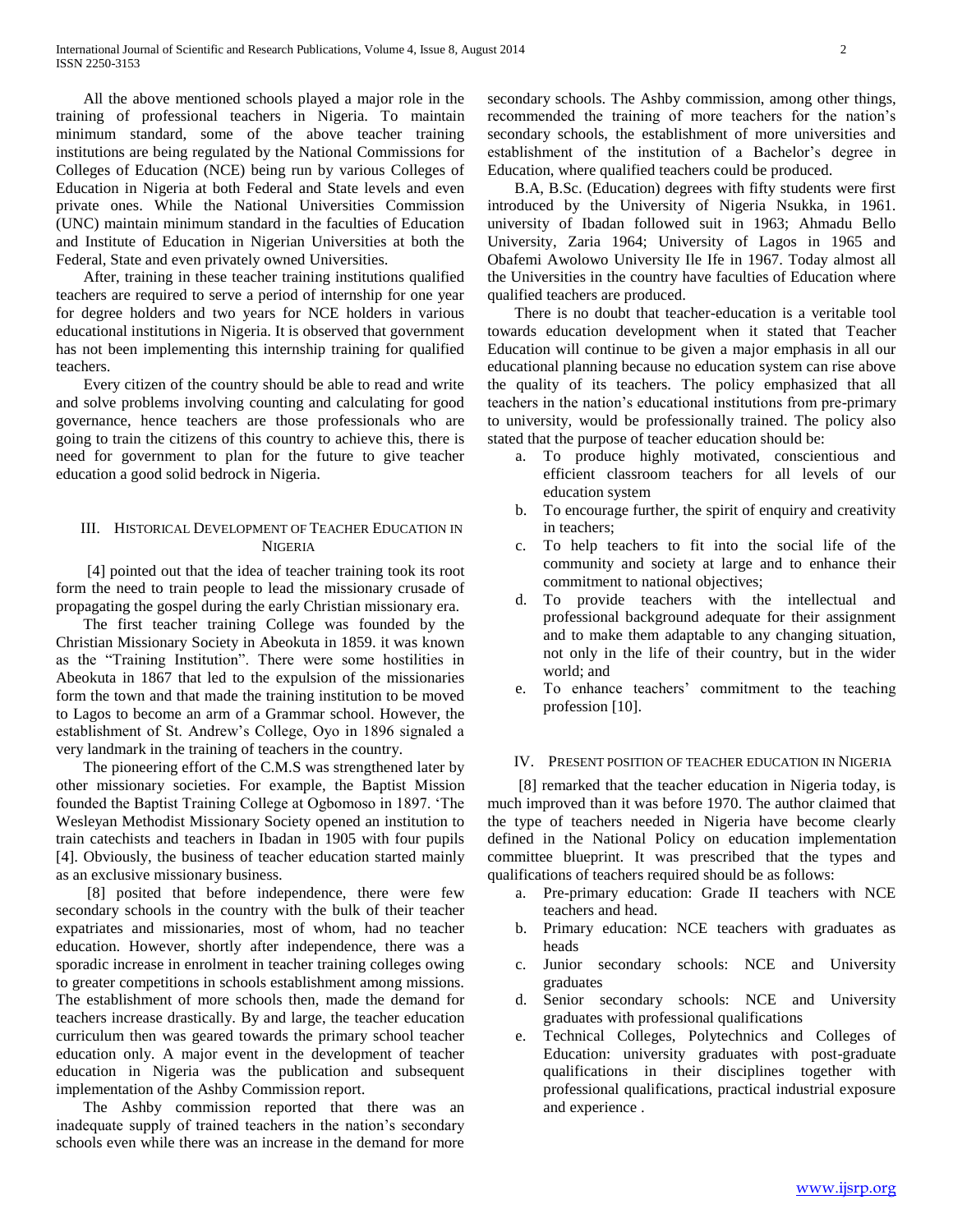f. University: University graduates with post-graduate qualifications together with professional qualifications and experience.

 See table 1,2, and 3 for the geographical distributions of teachers in primary schools, secondary schools and teachers by qualification across the states of the federation.

|                   |                  | <b>Primary School</b> |         |                      |         |         | <b>Percentage Shares</b> |                  |                  |                  |                  |
|-------------------|------------------|-----------------------|---------|----------------------|---------|---------|--------------------------|------------------|------------------|------------------|------------------|
| S/N               | <b>STATES</b>    | 1999                  | 2000    | 2001                 | 2002    | 2003    | 1999                     | 2000             | 2001             | 2002             | 2003             |
| 1.                | <b>ABIA</b>      | 10,966                | 11,331  | 12,423               | 12,152  | 12,431  | 2.5                      | 2.5              | 3.4              | 2.5              | 2.1              |
| $\overline{2}$ .  | <b>ADAMAWA</b>   | 10,745                | 11,129  | 12,005               | $*15$   | 18,259  | 2.9                      | 2.5              | 3.2              |                  | 3.1              |
| 3.                | AKWA-            | 11,662                | 11,842  | 13,106               | 18,097  | 18,661  | 2.7                      | 2.7              | 3.5              | 3.7              | 3.2              |
|                   | <b>IBOM</b>      |                       |         |                      |         |         |                          |                  |                  |                  |                  |
| 4.                | <b>ANAMBRA</b>   | 13,795                | 13,824  | 13,967               | 12,355  | 13,076  | 3.2                      | 3.1              | 3.8              | 2.5              | 2.2              |
| 5.                | <b>BAUCHI</b>    | 9,647                 | 9,754   | 13,466               | 12,463  | 15,497  | 2.2                      | 2.2              | 3.6              | 2.5              | 2.6              |
| 6.                | <b>BAYELSA</b>   | 3,595                 | 3,950   | 4,586                | 4,846   | 6,314   | 0.8                      | 0.9              | 1.2              | 1.0              | $1.1\,$          |
| 7.                | <b>BENUE</b>     | 13,176                | 13,534  | 13,848               | 16,345  | 23,433  | 3.0                      | 3.0              | 3.7              | 3.3              | 4.0              |
| 8.                | <b>BORNO</b>     | 10,179                | 10,390  | 11,081               | 12,753  | 13,637  | 2.4                      | 2.3              | 3.0              | 2.6              | 2.3              |
| 9.                | <b>CROSS</b>     | 12,326                | 13,369  | 15,791               | 15,769  | 16,044  | 2.9                      | 3.0              | 4.3              | 3.2              | 2.7              |
|                   | <b>RIVER</b>     |                       |         |                      |         |         |                          |                  |                  |                  |                  |
| 10.               | <b>DELTA</b>     | 21,503                | 21,212  | 22,145               | 20,378  | 22,044  | 5.0                      | 4.8              | 6.0              | 4.1              | $\overline{3.7}$ |
| 11.               | <b>EBONYI</b>    | 9,117                 | 9,729   | 11,279               | 9,571   | 10,591  | 2.1                      | 2.2              | 3.0              | 1.9              | 1.8              |
| 12.               | <b>EDO</b>       | 10,296                | 10,185  | 10,701               | 9,757   | 17,133  | 2.4                      | 2.3              | 2.9              | 2.0              | 2.9              |
| 13.               | <b>EKITI</b>     | 7,921                 | 8,434   | 8,811                | 9,657   | 10,261  | 1.8                      | 1.9              | 2.4              | 2.0              | 1.7              |
| 14.               | <b>ENUGU</b>     | 12,286                | 12,212  | 12,161               | 12,086  | 12,550  | 2.8                      | 2.7              | $\overline{3.3}$ | 2.6              | 2.1              |
| 15.               | <b>GOMBE</b>     | 6,656                 | 7,339   | 9,436                | 8,022   | 9,167   | 1.5                      | 1.6              | 2.6              | 1.6              | 1.6              |
| 16.               | <b>IMO</b>       | 12,660                | 13,014  | 13,897               | 14,454  | 16,880  | 2.9                      | 2.9              | 3.8              | 2.9              | 2.9              |
| 17.               | <b>JIGAWA</b>    | 9,395                 | 10,047  | 11,286               | 11,212  | 13,368  | 2.2                      | 2.6              | 3.1              | 2.3              | 2.3              |
| 18.               | <b>KADUNA</b>    | 9,135                 | 11,077  | 14,881               | 21,500  | 31,090  | 2.1                      | 2.5              | 4.0              | 4.4              | 5.3              |
| 19.               | <b>KANO</b>      | 19,145                | 19,670  | 21,712               | 23,514  | 25,868  | 4.4                      | 4.4              | $\overline{5.7}$ | 4.8              | 4.3              |
| 20.               | <b>KATSINA</b>   | 12,621                | 13,037  | 14,606               | 14,436  | 18,101  | 2.9                      | 2.9              | 3.9              | 2.9              | 3.1              |
| 21.               | <b>KEBBI</b>     | 6,764                 | 7,146   | 8,624                | 8,804   | 10,840  | 1.6                      | 1.6              | 2.3              | 1.8              | 1.8              |
| 22.               | <b>KOGI</b>      | 13,011                | 13,289  | $\overline{1}$ 4,096 | 11,887  | 17,393  | 3.0                      | 3.0              | 3.8              | 2.4              | 2.9              |
| 23.               | <b>KWARA</b>     | 10,868                | 11,035  | 12,118               | 14,412  | 14,356  | 2.5                      | 2.5              | 3.3              | 2.9              | 2.4              |
| 24.               | LAGOS            | 17,589                | 17,678  | 18,040               | 20,387  | 29,864  | 4.1                      | 4.0              | 4.9              | 4.1              | 5.1              |
| $\overline{25}$ . | <b>NASARAWA</b>  | 11,432                | 11,626  | 12,385               | 11,272  | 10,021  | 2.6                      | 2.6              | 3.3              | 2.3              | 1.7              |
| 26.               | <b>NIGER</b>     | 13,920                | 13,812  | 15,739               | 17,472  | 23,556  | 3.2                      | 3.1              | 4.3              | 3.6              | 4.0              |
| 27.               | <b>OGUN</b>      | 17,529                | 18,199  | 19,159               | 19,042  | 17,607  | 4.1                      | 4.1              | 5.2              | 3.9              | 3.0              |
| 28.               | <b>ONDO</b>      | 12,008                | 12,573  | 13,793               | 14,821  | 11,492  | 2.8                      | 2.8              | 3.7              | 3.0              | 1.9              |
| 29.               | <b>OSUN</b>      | 15,822                | 15,459  | 15,896               | 16,326  | 14,262  | 3.7                      | 3.5              | 4.3              | 3.3              | 2.4              |
| 30.               | <b>OYO</b>       | 28,446                | 29,588  | 30,798               | 29,066  | 31,474  | 6.6                      | 6.6              | 8.3              | 5.9              | $\overline{5.3}$ |
| 31.               | <b>PLATEAU</b>   | 15,943                | 16,474  | 17,526               | 17,926  | 18,938  | 3.7                      | 3.7              | 4.7              | 3.6              | 3.2              |
| 32.               | <b>RIVERS</b>    | 8,885                 | 8,553   | 8,321                | 9,602   | 9,368   | 2.1                      | 1.9              | 2.2              | 2.0              | 1.6              |
| 33.               | SOKOTO           | 9,601                 | 9,970   | 11,343               | 12,554  | 17,956  | 2.2                      | 2.2              | 3.1              | 2.6              | 3.0              |
| 34.               | <b>TARABA</b>    | 8,426                 | 9,507   | 10,138               | 10,013  | 17,608  | 2.0                      | 2.1              | 2.7              | 2.0              | 3.0              |
| $\overline{35}$ . | YOBE             | 5,565                 | 6,409   | 7,663                | 7,330   | 7,789   | $\overline{1.3}$         | 1.4              | $\overline{2.1}$ | 1.5              | $\overline{1.3}$ |
| 36.               | <b>ZAMFARA</b>   | 5,310                 | 5,163   | 5,612                | 5,882   | 6,722   | 1.2                      | 1.2              | 1.5              | 1.2              | 1.1              |
| 37.               | <b>FCT ABUJA</b> | 4,155                 | 4,755   | 5,725                | 5,573   | 7,390   | $\overline{1.0}$         | $\overline{1.1}$ | $\overline{1.5}$ | $\overline{1.1}$ | 1.3              |
| <b>TOTAL</b>      |                  | 432,098               | 446,445 | 369,988              | 491,565 | 591,041 |                          |                  |                  |                  |                  |

## **Table 1: Geographic Distribution of Primary School Teachers**

\*incomplete Returns

Source : [11]

## **Table 2: Geographic Distribution of Secondary School Teachers**

|     |               | <b>SECONDARY SCHOOL</b> |      |      |      |      | <b>Percentage Shares</b> |      |      |      |      |  |
|-----|---------------|-------------------------|------|------|------|------|--------------------------|------|------|------|------|--|
| S/N | <b>STATES</b> | 1999                    | 2000 | 2001 | 2002 | 2003 | 1000                     | 2000 | 2001 | 2002 | 2003 |  |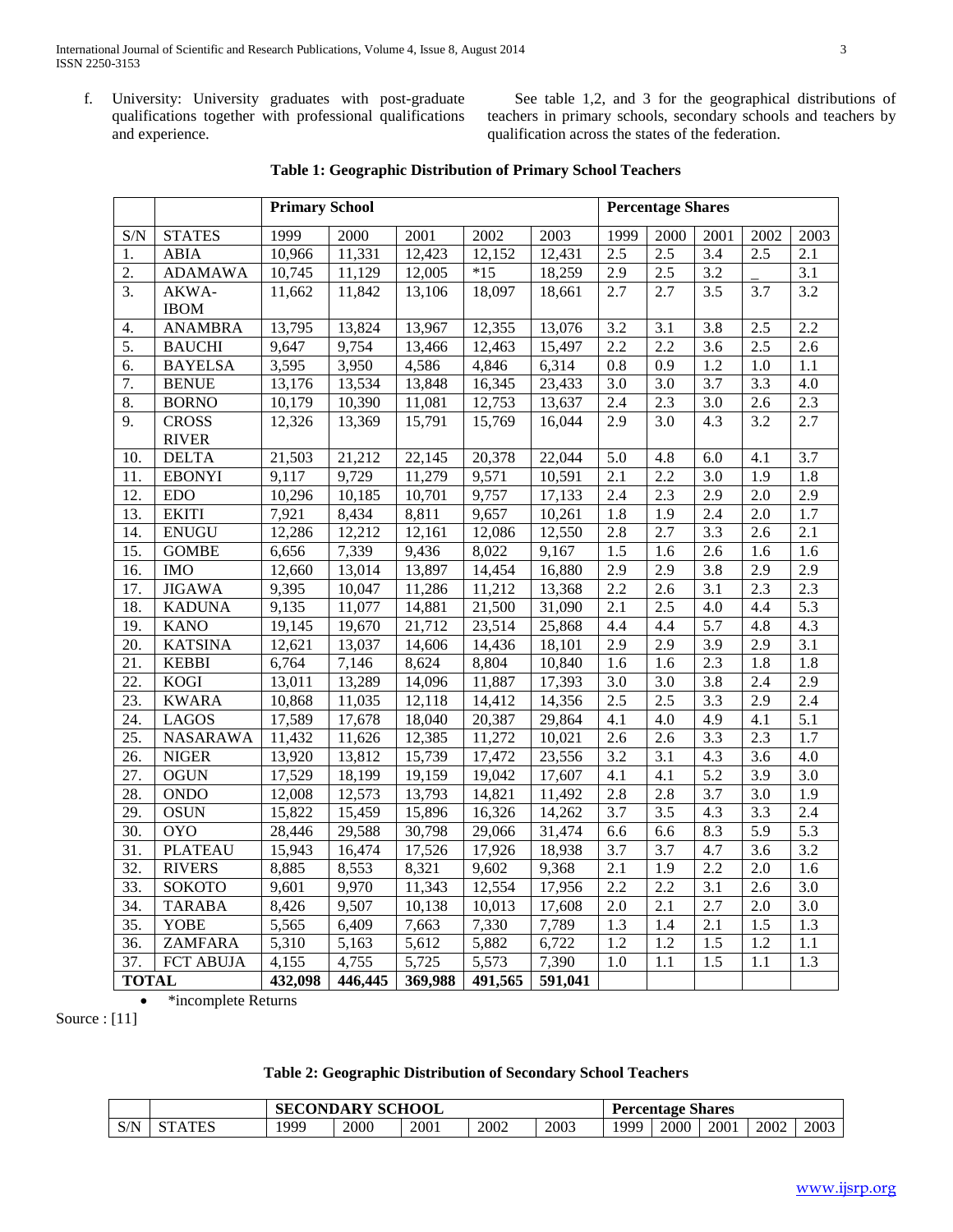| 1.               | <b>ABIA</b>        | 4,251   | 3,306   | $\overline{\phantom{a}}$ | 3,370    | 3,743   | 3.4    | 2.5  | $\overline{a}$ | 2.0            | 2.1              |
|------------------|--------------------|---------|---------|--------------------------|----------|---------|--------|------|----------------|----------------|------------------|
| 2.               | <b>ADAMAWA</b>     | 625     | 587     | 699                      | $*81$    | 2,952   | $*0.5$ | 0.4  | 0.5            |                | 1.7              |
| $\overline{3}$ . | <b>AKWA-IBOM</b>   | 2,488   | 4,757   | 3,465                    | 5,884    | 6,610   | 2.0    | 3.6  | 2.5            | 3.5            | 3.7              |
| $\mathbf{4}$     | <b>ANAMBRA</b>     | 5,516   | 5,422   | 5,333                    | 5,933    | 3,606   | 4.4    | 4.1  | 3.8            | 3.5            | 2.0              |
| 5.               | <b>BAUCHI</b>      | 1,740   | 1,489   | 1,762                    | $-1.888$ | 2,018   | 1.4    | 1.1  | 1.3            | 1.1            | 1.1              |
| 6.               | <b>BAYELSA</b>     | 1.021   | 1,226   | 1,574                    | 919*     | 2,040   | 0.8    | 0.9  | 1.1            | $\overline{a}$ | 1.2              |
| 7.               | <b>BENUE</b>       | 1,855   | 1,443   | 1,519                    | 4,475    | 5,511   | 1.5    | 1.1  | 1.1            | 2.7            | 3.1              |
| 8.               | <b>BORNO</b>       | 1,294   | 1,290   | 1,335                    | 1,943*   | 2,786   | 1.0    | 1.0  | 0.9            | 1.2            | 1.6              |
| 9.               | <b>CROSS RIVER</b> | 2,818   | 2,881   | 3,178                    | 4,060    | 3,703   | 2.3    | 2.2  | 2.3            | 2.4            | 2.1              |
| 10.              | <b>DELTA</b>       | 7,814   | 8,692   | 10,736                   | 11,007*  | 12,566  | 6.3    | 6.5  | 7.6            |                | $\overline{7.1}$ |
| 11.              | <b>EBONYI</b>      | 274     | 212     | 469                      | 348      | 2,311   | 0.2    | 0.2  | 0.3            | 0.2            | 1.3              |
| 12.              | <b>EDO</b>         | 5,115   | 5,056   | 6,034                    | 5,892*   | 9,768   | 4.1    | 3.8  | 4.3            |                | $\overline{5.5}$ |
| 13.              | <b>EKITI</b>       | 1,399   | 1,480   | 1,608                    | 1,965    | 5,414   | 1.1    | 1.1  | 1.1            | 1.2            | 3.1              |
| 14.              | <b>ENUGU</b>       | 4,573   | 4,603   | 5,078                    | 5,469    | 5,725   | 3.7    | 3.5  | 3.6            | 3.2            | 3.2              |
| 15.              | <b>GOMBE</b>       | 2,235   | 2.088   | 3.119                    | 2,623    | 2,503   | 1.8    | 1.6  | 2.2            | 1.6            | 1.4              |
| 16.              | <b>IMO</b>         | 3,048   | 2,635   | 2,852                    | 4,230    | 7,012   | 2.5    | 2.0  | 2.0            | 2.5            | 4.0              |
| 17.              | <b>JIGAWA</b>      | 654     | 680     | 800                      | 757*     | 1,671   | 0.5    | 0.5  | 0.6            | $\overline{a}$ | 0.9              |
| 18.              | <b>KADUNA</b>      | 3,321   | 2,563   | 2,850                    | 5,410    | 6,320   | 2.7    | 1.9  | 2.0            | 3.2            | 3.6              |
| 19.              | <b>KANO</b>        | 4,299   | 4,332   | 4,730                    | 4,689    | 5,173   | 3.5    | 3.3  | 3.4            | 2.8            | 2.9              |
| 20.              | <b>KATSINA</b>     | 1,898   | 1,969   | 2,146                    | 2,400    | 2,856   | 1.5    | 1.5  | 1.5            | 1.4            | 1.6              |
| 21.              | <b>KEBBI</b>       | 3,358   | 2.183   | 2,537                    | 2,437*   | 1,596*  | 1.6    | 1.6  | 1.8            | $\overline{a}$ | $\overline{a}$   |
| 22.              | <b>KOGI</b>        | 3,358   | 3,310   | 3,456                    | 3,394    | 4,059   | 2.7    | 2.5  | 2.5            | 2.0            | 2.3              |
| 23.              | <b>KWARA</b>       | 3,216   | 2,987   | 2,832                    | 3,805    | 3,108   | 2.6    | 2.2  | 2.0            | 2.3            | 2.8              |
| 24.              | <b>LAGOS</b>       | 14,605  | 14,951  | 15,815                   | 18,344   | 17,560  | 11.8   | 11.3 | 11.2           | 10.9           | 0.9              |
| 25.              | <b>NASARAWA</b>    | 2,018   | 2,512   | 3,421                    | 3,519    | 3,785   | 1.6    | 1.9  | 2.4            | 2.1            | 2.1              |
| 26.              | <b>NIGER</b>       | 3,937   | 4,084   | 4,307                    | 4,711    | 4,070   | 3.3    | 3.1  | 3.1            | 2.8            | 2.3              |
| 27.              | <b>OGUN</b>        | 6,890   | 7,272   | 7,289                    | 7,276    | 7,131   | 5.6    | 5.5  | 5.2            | 4.3            | 4.0              |
| 28.              | <b>ONDO</b>        | 4,626   | 5,555   | 8,949                    | 7,118    | 7,152   | 5.9    | 4.2  | 4.9            | 4.2            | 4.0              |
| 29.              | <b>OSUN</b>        | 6,969   | 6,840   | 5,565                    | 6,067    | 5,398   | 5.6    | 5.1  | 4.0            | 3.6            | 3.0              |
| 30.              | <b>OYO</b>         | 9,257   | 10,376  | 12,130                   | 12,538   | 12,878  | 7.8    | 7.8  | 8.6            | 7.5            | 7.3              |
| 31.              | <b>PLATEAU</b>     | 4,765   | 4,779   | 4,805                    | 4,852    | 5,277   | 3.8    | 3.6  | 3.4            | 2.9            | 3.0              |
| 32.              | <b>RIVERS</b>      | 4,408   | 4,370   | 4,275                    | 5,667    | 4,456   | 3.6    | 3.3  | 3.0            | 3.4            | 2.5              |
| 33.              | SOKOTO             | 1,618   | 1,567   | 1,808                    | 1,985    | 1,741   | 1.3    | 1.2  | 1.3            | 1.2            | 1.0              |
| 34.              | <b>TARABA</b>      | 709     | 718     | 790                      | 967      | 1,192   | 0.6    | 0.5  | 0.6            | 0.6            | 0.8              |
| 35.              | <b>YOBE</b>        | 1,1203  | 1,205   | 1,657                    | 2,749    | 2,235   | 1.0    | 0.9  | 1.2            | 1.6            | 1.3              |
| 36.              | <b>ZAMFARA</b>     | 685     | 839     | 837                      | 1,060    | 1,130   | 0.6    | 0.6  | 0.6            | 0.6            | 0.6              |
| 37.              | <b>FCT ABUJA</b>   | 2,350   | 2,625   | 2,873                    | $3,133*$ | 3,223   | 2.0    | 2.0  | 2.0            | ÷,             | 1.8              |
| <b>TOTAL</b>     |                    | 124,136 | 132,884 | 140,631                  | 167,649  | 177,278 |        |      |                |                |                  |

• incomplete Returns

Source: [11].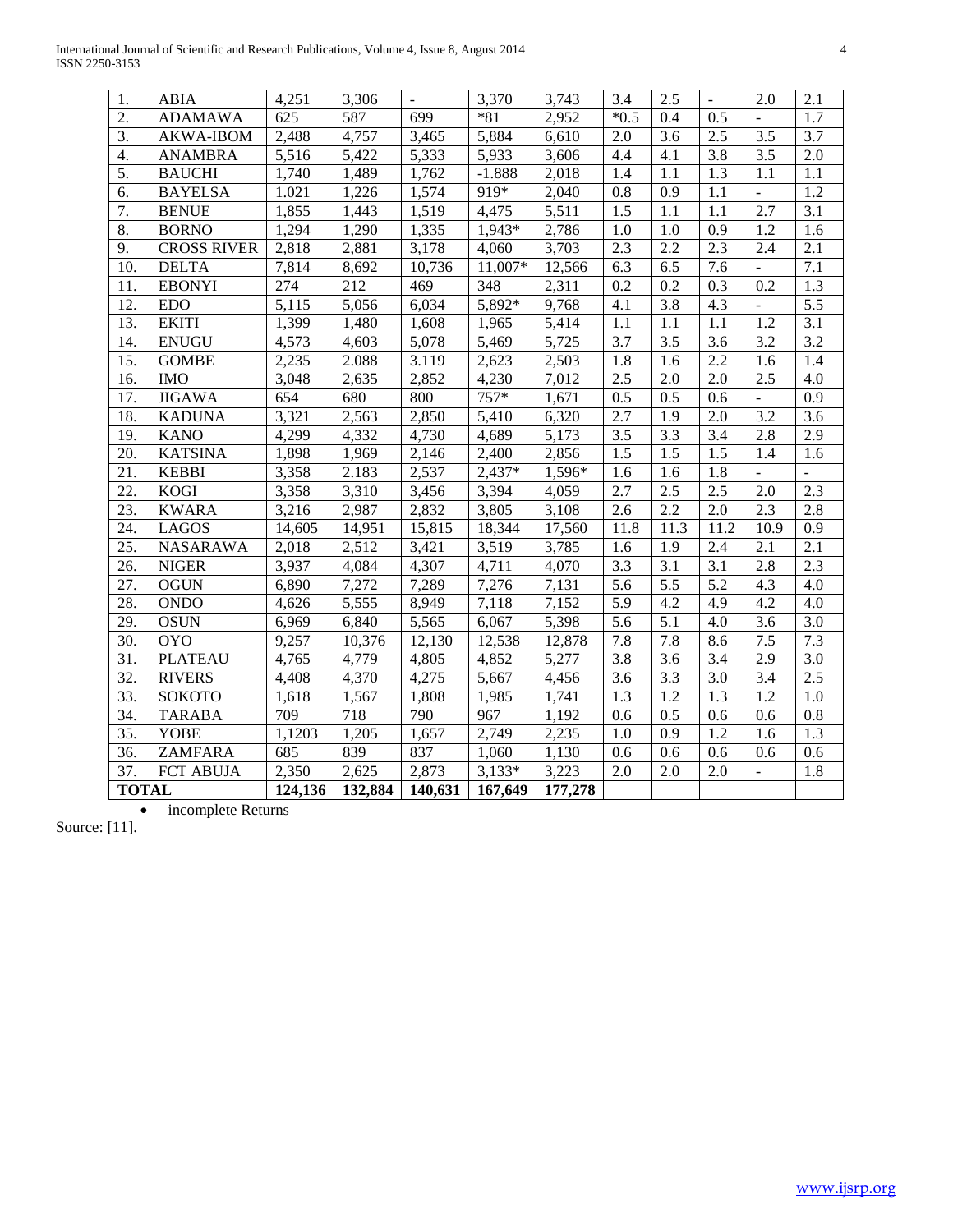| <b>PRIMARY</b>          | 1999   | 2000   | 2001   | 2002   | 2003   |  |  |
|-------------------------|--------|--------|--------|--------|--------|--|--|
| Graduate Qualified      | 15383  | 17980  | 2219   | 4149   | 33754  |  |  |
| NCE & Equivalent        | 2832   | 3221   | 4449   | 23667  | 6276   |  |  |
| Grade I                 | 174931 | 184641 | 200626 | 296429 | 247270 |  |  |
| Grade II                | 16532  | 15719  | 15788  | 14680  | 17782  |  |  |
| WASC/GCE                | 136618 | 131934 | 136297 | 136245 | 151185 |  |  |
| Others                  | 30424  | 32103  | 40243  | 51515  | 46397  |  |  |
| <b>Special Teachers</b> | 39731  | 40389  | 45857  | 46950  | 79036  |  |  |
| Not Specified           | 5257   | 5362   | 6395   | 7660   | 9342   |  |  |
| <b>TOTAL TEACHERS</b>   | 432096 | 446406 | 488164 | 491751 | 591041 |  |  |
| % QUALIFIED             | 44.0   | 45.4   | 45.7   | 42.8   | 47.6   |  |  |
| <b>SECONDARY</b>        |        |        |        |        |        |  |  |
| Graduate Qualified      | 14009  | 15920  | 18532  | 18303  | 79216  |  |  |
| Graduates Unqualified   | 48902  | 51771  | 55914  | 59308  | 27939  |  |  |
| NCE & Equivalent        | 49399  | 51017  | 52367  | 48907  | 61148  |  |  |
| Grade 1                 | 1266   | 1008   | 1109   | 1413   | 1996   |  |  |
| Grade 11                | 387    | 414    | 472    | 629    | 1121   |  |  |
| WASC/GCE                | 393    | 413    | 466    | 532    | 1216   |  |  |
| Others                  | 25     | 25     | 22     | 4926   | 7045   |  |  |
| <b>Special Teachers</b> | 274    | 316    | 343    | 328    | 597    |  |  |
| Not Specified           |        |        |        |        |        |  |  |
| <b>Total Teachers</b>   | 114655 | 120884 | 129225 | 134366 | 180278 |  |  |
| % Qualified             | 55.3   | 55.4   | 54.9   | 50.0   | 77.9   |  |  |

**Table 3: Summary of Statistics on primary and Secondary school Teachers**

#### *Source: [11]*

 The government had taken some steps to ensure the implementation of the prescription which stipulates NCE as the minimum qualification to teach in primary rthermore, [5] submitted that the minimum entry qualification in the teaching profession in Nigeria today is the Nigeria certificate in Education (NCE), meanwhile, table 3 on summary of statistics of Teachers in Nigeria by Qualification (1999-2003) reflects that an average of 45.1% of primary school teachers were qualified. The bulk of the teachers within the period were NCE and Teacher Grade Two Certificate holders. Besides, an average of 58.7% of secondary school teachers within the period were also qualified

 A considerable large number of graduate teachers were without teaching qualifications (average 38.9%) at the secondary school level. The situation was, however, considerably redressed in 2003 with 77.9% qualified teachers.

 The government had taken some steps to ensure the implementation of the prescription which stipulates NCE as the minimum qualification to teach in primary schools in the country. The steps are; all existing grade 2 teachers' colleges are being phased put and serving grade II teachers are being retrained to obtain NCE before the deadline to disengage them. In furtherance of this, the National Teachers' Institute (NTI) was established with the mandate of mounting in-service training programmes through Distance Learning System for serving teachers.

#### **Relevance of Teacher Education**

 According to [14], the heartbest of manpower development and training for prudent use and sustenance of resource in nation building is teacher education. Hence, it is a process of imparting

relevant knowledge, skills and value-orientations that would promote the production of efficient and effective teachers.

 Teachers are the most important refined human species that skillfully, identify, develop and nurture the potentials of productive citizenry or meaningful creation of wealth; pleasure and services which will sustain quality life. Relevance of teachers to individual is wholly dependent on their pervasive role in providing functional education and training to the learners within and outside the school settings. Production of efficient educated profession such as doctors, pharmacists, nurses, engineers, technicians, agricultural officers, managers of business and public enterprises, officers of the armed forces, politicians, lawyers and other enlightened artisans or citizens are the refined products of teacher from education industry.

 Thus, [14] opined, that teacher education, being inextricably linked with general educational and social goals is constantly caught up in a series of dilemmas which derive from educational expansion and social change. The prevailing crisis in education and society typified by under-achievement, corruption, indiscipline and under utilization of capacities in all facets of human life and national development could be ascribed to the neglect of general education, teacher education and pitiable plight of the teachers.

#### **Aims of Teacher Education**

 According to the [10] the general aims of teacher education are to:

 i. Produce highly motivated conscientious and efficient teachers for all levels of education system.

 ii. Encourage further spirit of inquiry and creativity in teachers.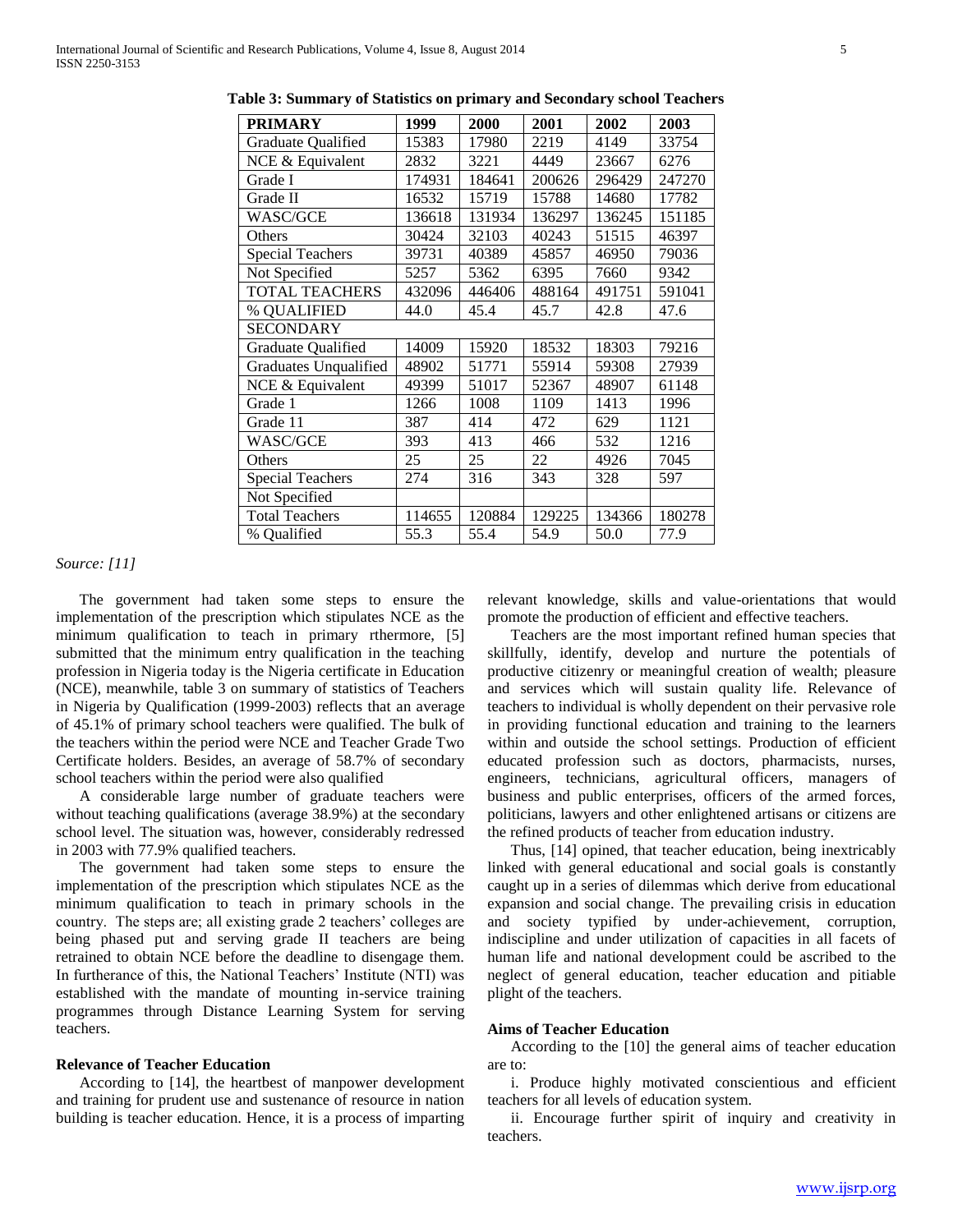iii. Help teachers to fit into social life of the community and society at large and to enhance their commitment to national objectives.

 iv. Provide teachers with the intellectual and professional background adequate for their assignment and to make them adaptable to any changing situation not only in the life of the country but in the wider world.

v. Enhance teachers commitment to teaching profession

 Thus, the teacher in training in our teacher training institutions should be encouraged and motivated by government to achieve, the above stated aims through equipping the would be teachers with those experiences, skills attitude and knowledge that are necessary for making the physical, social, intellectual, emotional, cultural, moral and aesthetic need of the learner at all levels of education and also to enable teachers in training to be effective and useful members of the community, loyal citizens of the country, men and women of high moral standard and integrity.

#### V. CONSTRAINTS OF TEACHER EDUCATION

 Teacher Education has suffered too much in our country and the desired goals are far from being actualized due to some constraints. The major among the constraints is inadequate funding. The funding of teacher education in Nigeria has been irregular and are always not enough to procure and maintain equipment for teaching-learning. Education is under funded and this manifests itself in the poor state of infrastructural facilities, materials for teaching and learning in our institutions of learning.

 This implies that qualitative manpower cannot be attained without adequate finance, ill-trained teachers cannot contribute positively towards teaching and learning and hence the product faces the problem of academic malnutrition. In an ideal situation, the data used in funding teacher education should be based on the cost of training each student teacher, this is not so in Nigeria.

 Ell-gam (2004) in [1] stressed that inadequate funding has introduced the following in the teacher education in Nigeria.

- 1. Standards are being compromised
- 2. Difficulty in replacing dilapidated facilities in the institution
- 3. Loss of confidence in the system by the general public
- 4. Products of the system also lacked confidence in themselves. All those have multiple effects in the society at large.

## VI. STRATEGIES FOR ENHANCING FUNCTIONAL TEACHER EDUCATION

- 1. Adequate Funding: The funding of teacher education should not be left in the hands of the governments alone, because education is very expensive; the private institutions, organizations and multi-national organizations should play a contributory role in the funding and properly equipping the students with the needed skills and technology in our society.
- 2. Teacher Education as a discipline should be professionalized made attractive, adequate motivational

incentives in terms of condition of service provided the government should provide working conditions comparable to what professional colleagues are enjoying in industries

- 3. Competent and qualified graduate teachers in education should always be given the opportunity to be administrators and supervisors this will enable them to articulate policies, administer, implement, and supervise various aspects of teacher education programme.
- 4. Proper training of our teachers at all levels is very important. If the nation will advance educationally and otherwise, the teachers who are the centre between knowledge and learning of our educational system should be trained and retrained on a continuous basis, in order to meet the societal needs. The entry qualification in teacher education should be standardized.
- 5. Functional Teacher Education Curriculum development and implementation which will spell-out functionality should be defined in the policy to serve as a base for the effective and efficient take off of functional teacher education.

#### VII. CONCLUSION AND RECOMMENDATIONS

 Functional teacher education helps teachers and those in training to cope with the problems of education as they manifest and in order to keep pace with rapidly changing society. For one to excel in teaching profession, the profession demands that he/she must continue to update his/her knowledge.

 In order to enhance functional teacher in Nigeria, the following measure need adequate attention

 Making the much talked about the teacher's salary scale a reality and boosting the social standing of teachers in the society so as to encourage more qualified persons to join the profession.

 The Federal Government should upgrade the standard of products of College of Education by providing adequate facilities and human resources.

 Adequate fund should be proided by the government for all teacher training institutions to enable them perform the major training of qualified teachers.

 The government should provide regular workshops, seminars, conferences and in-service trainings to up-date the knowledge of teachers.

 The teacher's registration council of Nigeria should make sure that the policy of making Nigeria certificate in Education (NCE) as a minimum requirement for teachers are carefully followed in our various schools.

#### **REFERENCES**

- [1] A.A. Adegboye, "Professionalisation of Teaching profession in Nigeria: Problems and prospect". Olosunta Ikere Journa of Humanities. A journal of the School of Arts and Social Sciences, College of Education, Ikere-Ekiti, 3(1). 2005.
- [2] P.A. Adelowokan and O. Akande . Improving the prospects of teacher education in the Nigeria: the way forward. Ikere Journal of Education Vol.  $14$  (1) . 2012, P.  $48 - 54$ .
- [3] S, Adesina, "Trends and Issues. Nigerian Education", Ile Ife University of Ife Press Ltd, 1983.